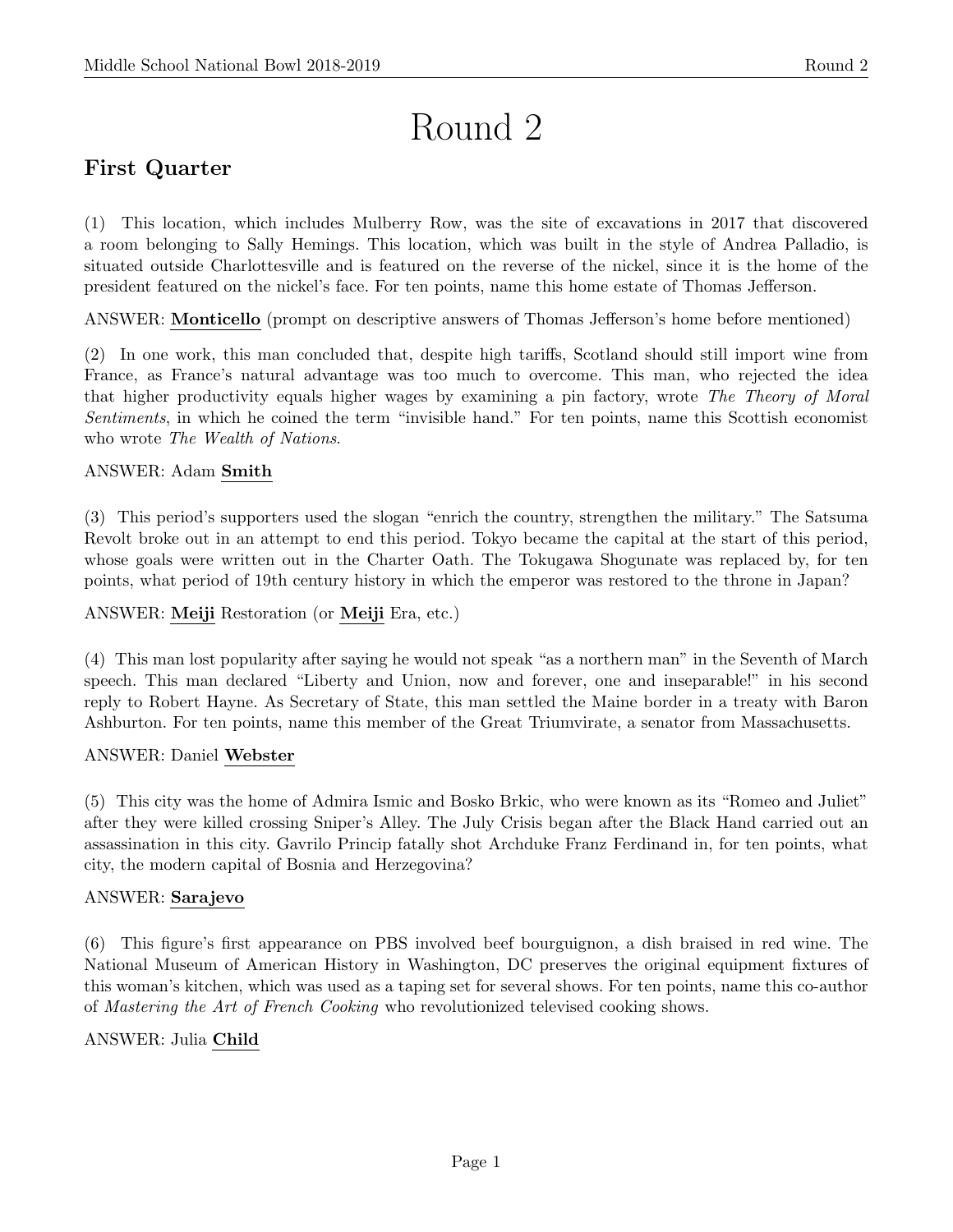(7) This country entered into a union with Poland under Sigismund III who was usurped by his brother Charles IX. Gustav I became king of this country following the collapse of the Kalmar Union, establishing its Vasa Dynasty. This country entered the Thirty Years' War under the leadership of the "Lion of the North", Gustavus Adolphus. For ten points, name this Scandinavian country where rulers have led from Stockholm.

## ANSWER: Sweden

(8) This modern-day city was the site of the 1813 Battle of York, where Zebulon Pike was killed. Etobicoke and Scarborough are three of the six municipalities that merged into this city in 1967. A public square in this city becomes known as "Jurassic Park" during NBA games, and is otherwise named Maple Leaf Square, in honor of this city's hockey team. For ten points, name this capital of Ontario and most populous city in Canada.

#### ANSWER: Toronto

# Second Quarter

(1) Although Bertha von Suttner declined to marry this man, they continued a correspondence that convinced this man to encourage pacifism. This man's brother, Emil, was killed in an explosion at one of his factories. A French newspaper wrote "the merchant of death is dead" in a premature obituary about, for ten points, what inventor of dynamite who was then inspired to fund a namesake set of prizes awarded annually in Sweden?

#### ANSWER: Alfred Nobel

BONUS: Nobel's fortune funded five different prizes, one of which is awarded for Physiology or Medicine. Name three of the other four fields.

ANSWER: Peace, Literature, Chemistry and Physics (must have at least three; do not accept Economics, which was added later and funded by a bank)

(2) This ruler annexed the lands of the Crimean Khanate with the Treaty of Kuchuk-Kainarji. This ruler, who established the League of Armed Neutrality to protect shipping from the Royal Navy during the American Revolution, oversaw three partitions of a western neighbor, Poland. Grigory Orlov led the coup that deposed the husband of, for ten points, what enlightened despot, a "Great" tsarina of Russia?

#### ANSWER: Catherine the Great (or Catherine II; prompt on Catherine)

BONUS: Catherine the Great rose to power after a coup against her husband, the third Russian ruler of this name. The first Russian ruler with this name earned the epithet "the Great."

ANSWER: Peter (I or III or the Great)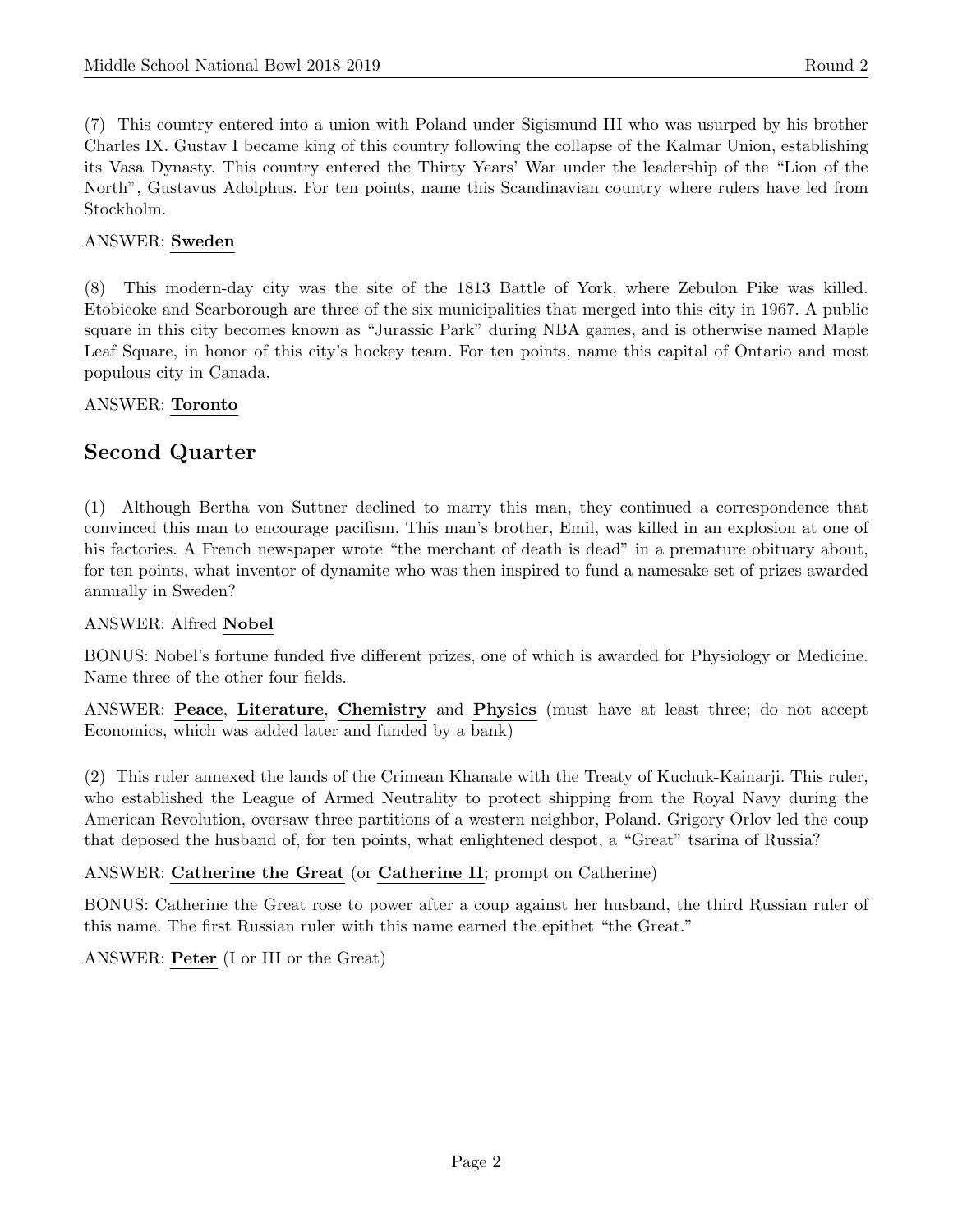(3) The retiarii were a type of these people named for their resemblance to fisherman. A manager of these people was known as Ianista, a term derived from the Etruscan word for "executioner." Commodus often took on this role, in which capacity he once slew 100 lions. For ten points, name this occupation held by Roman slaves who clashed in front of spectators, often in the Colosseum.

# ANSWER: gladiators

BONUS: The term "gladiator" comes from the gladius, which was the type of weapon.

ANSWER: sword (prompt on blade; do not accept spear, dagger, etc.)

(4) An explorer from this country was the first European to sail to India. In 1494, this country received the eastern half of the New World after signing the Treaty of Tordesillas. This country expanded greatly under the House of Aviz, which included Prince Henry the Navigator. Pedro Cabral claimed Brazil for, for ten points, what European country that governed its colonies from Lisbon?

#### ANSWER: Portugal

BONUS: After Bartolomeu Dias sailed to the Cape of Good Hope, this explorer sailed around the Cape to open India's spice trade to Portugal.

#### ANSWER: Vasco da Gama

(5) This man, who became vice president after the sudden death of Garret Hobart, formed the First Volunteer Cavalry with Leonard Wood. This man later won acclaim on a 1902 hunting trip for refusing to kill a large trapped animal. This man, who followed the principle "speak softly and carry a big stick," led a charge during the Battle of San Juan Hill. For ten points, name this leader of the Rough Riders and US President.

#### ANSWER: Theodore Roosevelt (or Teddy Roosevelt; prompt on Roosevelt)

BONUS: The Battle of San Juan Hill took place during this 1898 war.

#### ANSWER: Spanish-American War

(6) This city's Ajyad Fortress was destroyed by Wahhabist rulers, who have replaced it with the enormous al-Bait Clock Tower that overlooks this city's Masjid al-Haram. A structure in that mosque is the focus of the qibla [kee-bla], the direction in which Muslims are instructed to pray. For ten points, name this Saudi Arabian city, the birthplace of Muhammad and holiest city of Islam.

#### ANSWER: Mecca (or Makkah)

BONUS: The qibla directs a praying person toward this structure within the Masjid al-Haram in Mecca. This black, roughly cubic structure was built by Ibrahim and Ismail as the first place of worship.

#### ANSWER: Kaaba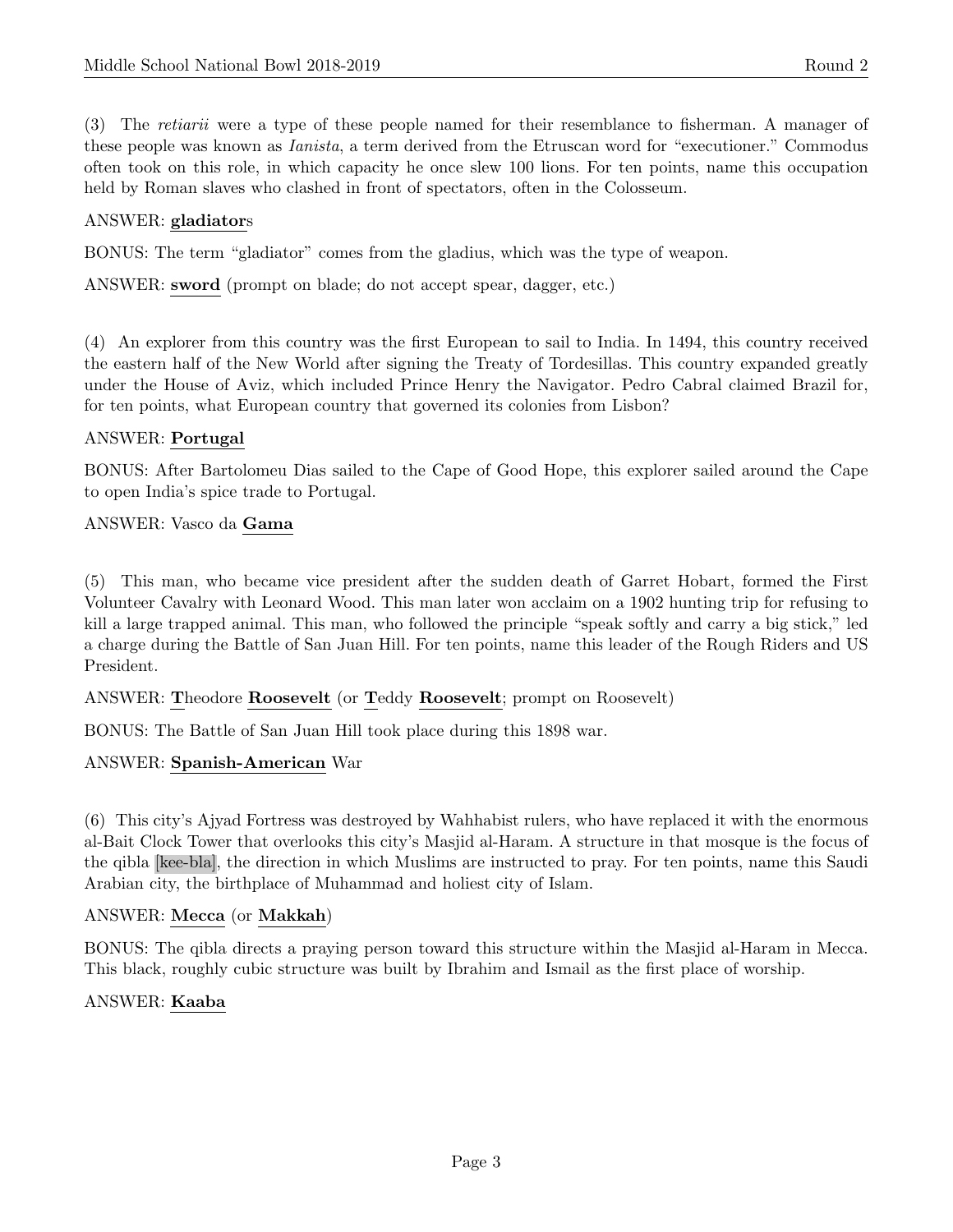(7) This man worked with Timothy Folger to chart efficient shipping for British vessels through the Gulf Stream. The lightning rod and glass harmonica were invented by this man, who advised, "a penny saved is a penny earned" and "early to bed, early to rise makes a man healthy, wealthy, and wise" in a popular colonial publication. For ten points, name this American founding father who is honored on the \$100 bill.

# ANSWER: Benjamin Franklin

BONUS: Ben Franklin published his aphorisms and weather forecasts in this annual pamphlet.

# ANSWER: Poor Richard's Almanac

(8) The Hebrew word re'em may refer to one of these mythical creatures, whose alicorn is said to be able to purify water and neutralize poison. The Danish royal throne is legendarily said to be made of the horns of these creatures. The rhinoceros has often been confused by people for, for ten points, what mythical horses with a single horn on their forehead?

# ANSWER: unicorns

BONUS: Alicorns, as used in the Danish throne, aren't legendary unicorn horns, but are instead the tusks of these Arctic animals, a relative of the beluga whale.

# ANSWER: narwhals

# Third Quarter

The categories are  $\dots$ 

- 1. The Burning of Washington D.C.
- 2. French Revolution
- 3. Ancient Egypt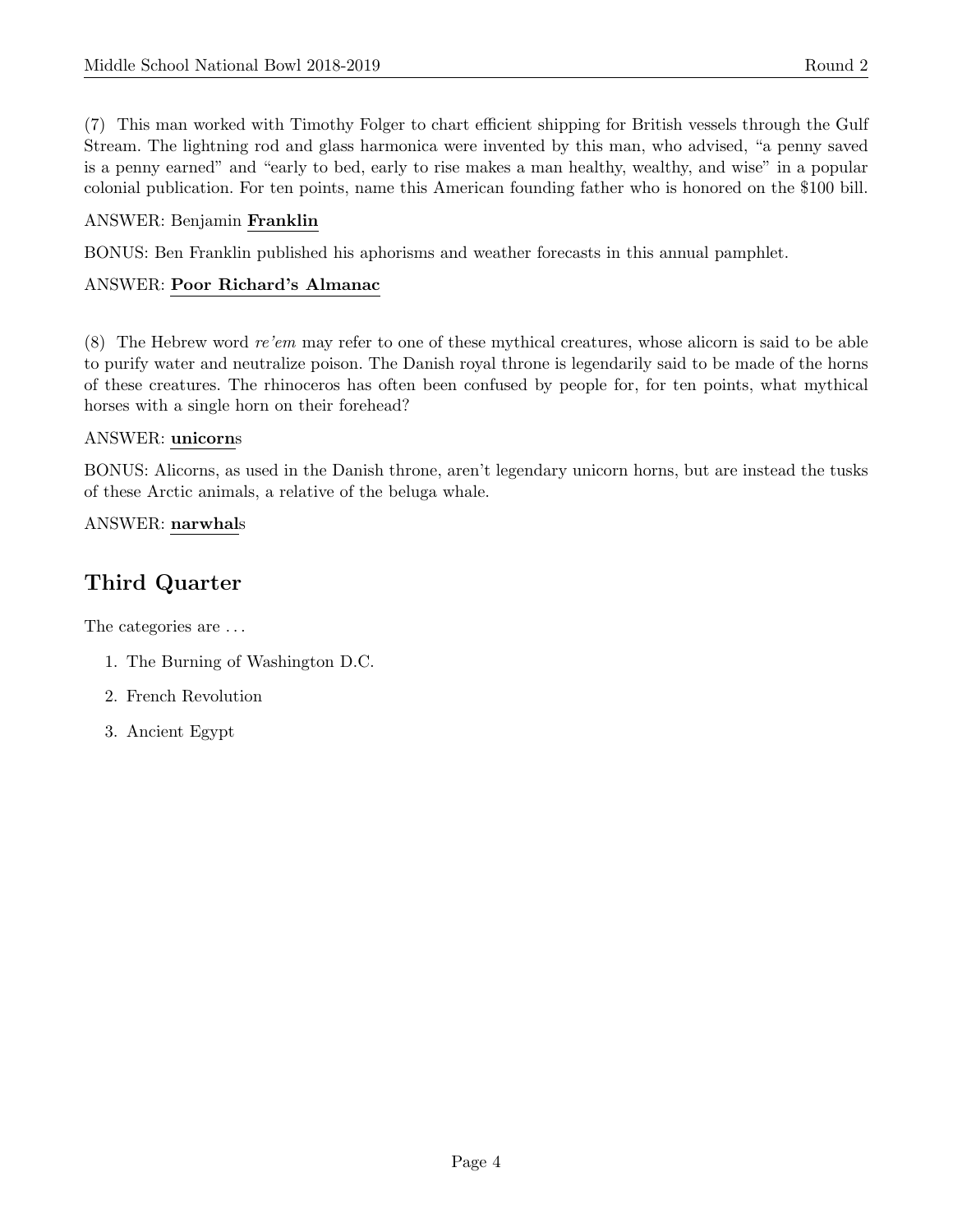The Burning of Washington D.C.

Name the...

(1) 19th century war in which British troops set fire to the capital.

#### ANSWER: War of 1812

(2) Presidential residence and office that was among the buildings torched.

#### ANSWER: White House

(3) US president, whose Lansdowne Portrait was saved by the First Lady.

#### ANSWER: George Washington

(4) First Lady who saved the portrait while evacuating the building.

ANSWER: Dolley Madison (prompt on (D.) Madison)

(5) Rare weather phenomenon that repelled the British after the invasion of Washington DC.

#### ANSWER: tornado

(6) Destroyed facility that Thomas Jefferson replaced with his own personal collection.

#### ANSWER: Library of Congress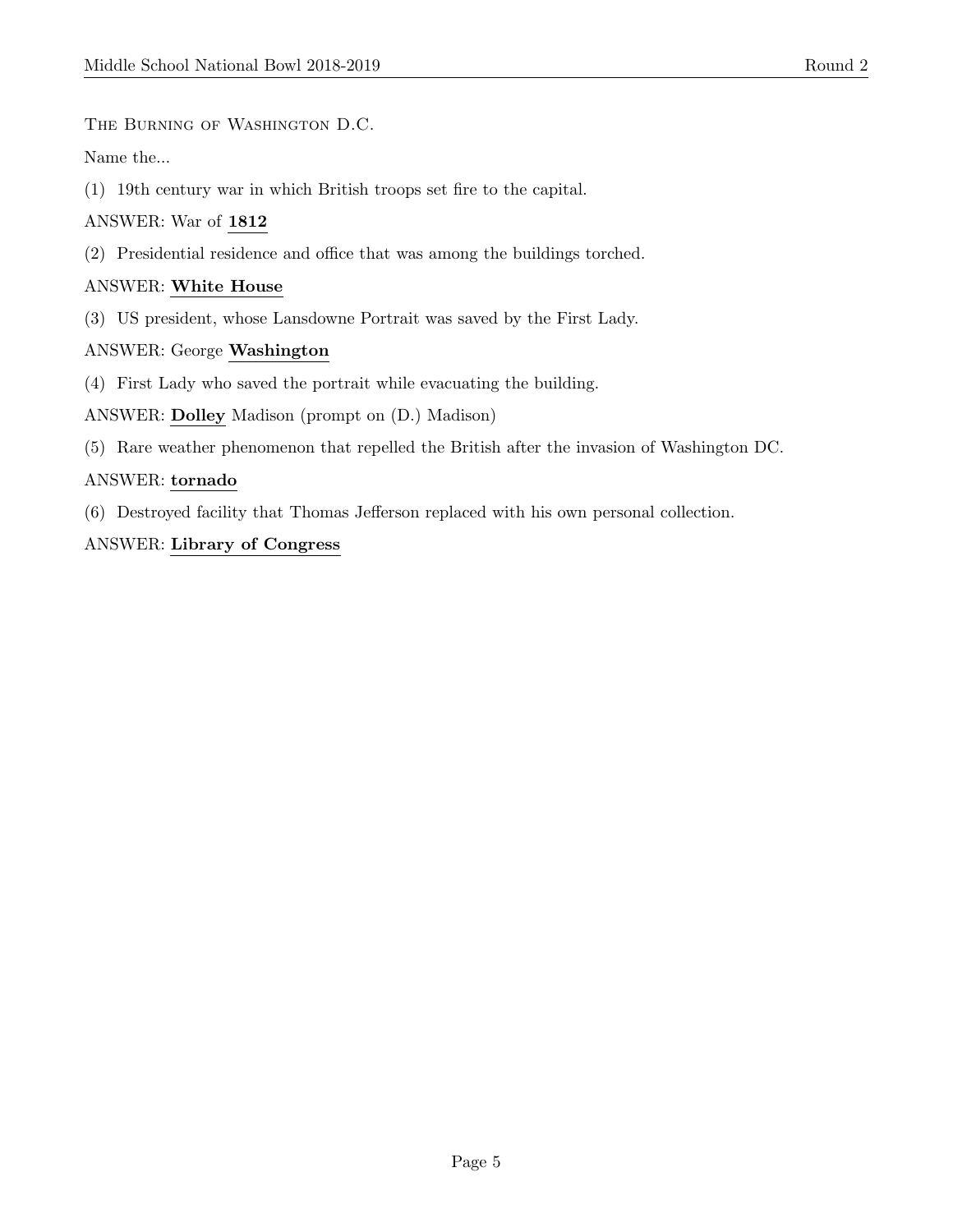#### FRENCH REVOLUTION

#### Name the...

(1) Capital of France, where the revolution began.

#### ANSWER: Paris

(2) Prison stormed on July 14th, 1789 to begin the revolution.

#### ANSWER: Bastille Saint-Antoine

(3) Supposedly humane tool invented during the Revolution to behead prisoners.

#### ANSWER: guillotine

(4) French king who was imprisoned and executed in 1793.

#### ANSWER: Louis XVI [16]

(5) Queen reputed to have said "Let them eat cake" to starving peasants.

#### ANSWER: Marie Antoinette (or Maria Antonia Josepha Johanna)

(6) Revolutionary politician whose led the Reign of Terror, but was himself executed to end the terror.

#### ANSWER: Maximilien Robespierre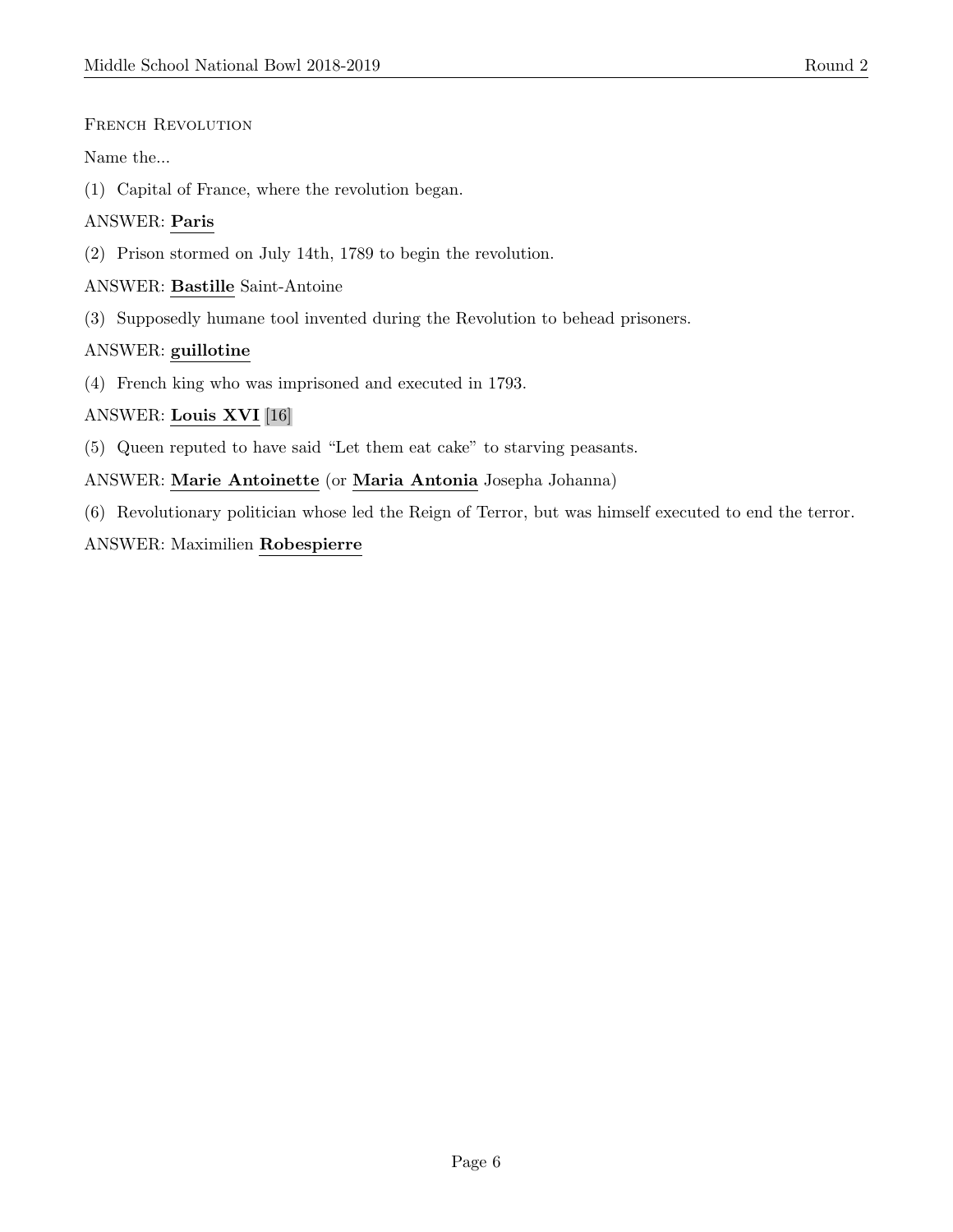# Ancient Egypt

Name the...

(1) Title of ancient Egyptian rulers, who wore a crown combining those of Upper and Lower Egypt.

# ANSWER: pharaohs

(2) Large funeral monument built in Giza as a tomb for Khufu.

# ANSWER: Great Pyramid

(3) River that ran through Ancient Egypt, whose annual floods fertilized the fields.

# ANSWER: Nile River

(4) Mythical half-man, half-lion creature represented at Giza by a limestone statue.

## ANSWER: Sphinx

(5) Horse-drawn carriages that may have first been used in warfare by the Hyksos.

## ANSWER: chariots

(6) Queen consort of Akhenaten whose widely copied bust is located in the Egyptian Museum of Berlin.

# ANSWER: Nefertiti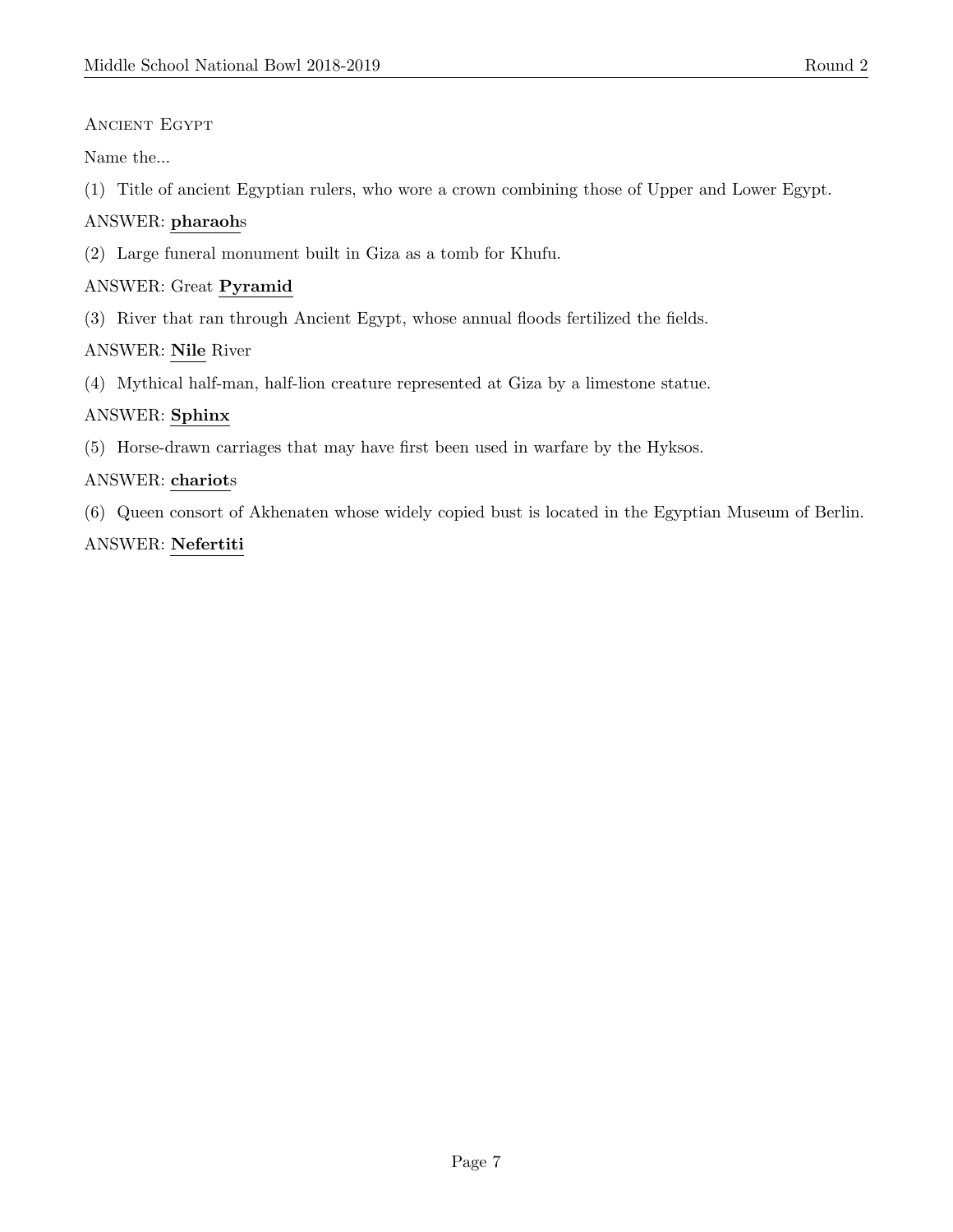# Fourth Quarter

(1) Former President Millard Fillmore attended this woman's trial before judge Ward Hunt in 1873. At that trial, this woman attacked the "high-handed outrage" upon her  $(+)$  rights and declared "I shall never pay a dollar of your unjust penalty" when given a \$100 fine for (\*) voting in Rochester, New York. For ten points, name this early American suffragette who worked with Elizabeth Cady Stanton and was featured on a dollar coin.

#### ANSWER: Susan B. Anthony

(2) This athlete hit the winning shot in the  $1982$  NCAA championship game against Georgetown and, 15 years later, fought illness in Game 5 of the 1997 Finals to lead his team past the (+) Utah Jazz in "The Flu Game". This teammate of Dennis Rodman and (\*) Scottie Pippen was named NBA Finals MVP six times while his team achieved two three-peats in the 1990s. For ten points, name this shooting guard who wore number 23 for the Chicago Bulls and was nicknamed "Air."

#### ANSWER: Michael Jeffrey Jordan

(3) Panic over the impact of "hell-burners" contributed to this force's defeat at the Battle of Gravelines [grav-uh-leen], where it was commanded by the Duke of Medina Sidonia. (+) Francis Drake defeated this force at the Bay of Calais [kuh-lay]. This force faced the "Protestant Wind" when it (\*) sailed around Ireland and utterly failed in its intended purpose. For ten points, name this fleet that Philip II sent to restore Catholicism in England.

ANSWER: Spanish Armada (prompt on partial answers, including descriptions of the Spanish navy)

(4) A sculpture of this man shows him seated with a tablet in Roman military uniform; in another, he stands in front of a fasces and plow. This man ascends to heaven in frescoes by Constantino Brumidi on a ceiling in the (+) U.S. Capitol. In Grant Wood's Parson Weems' Fable, a young version of this man with his adult head holds an  $(*)$  axe and stands beside a chopped-down cherry tree. For ten points, name this first president of the United States.

#### ANSWER: George Washington

(5) This government was opposed by the Organisation Consul nationalist group, formed from participants of the failed Kapp Putsch. This government was the beneficiary of both the American Dawes and  $(+)$  Young plans, but it could never repay all of its obligations under the "war guilt clause" and was plagued by  $(*)$  hyperinflation through the 1920s. For ten points, name this republic that governed Germany between the World Wars.

ANSWER: Weimar [vye-mar] Republic (prompt on Germany)